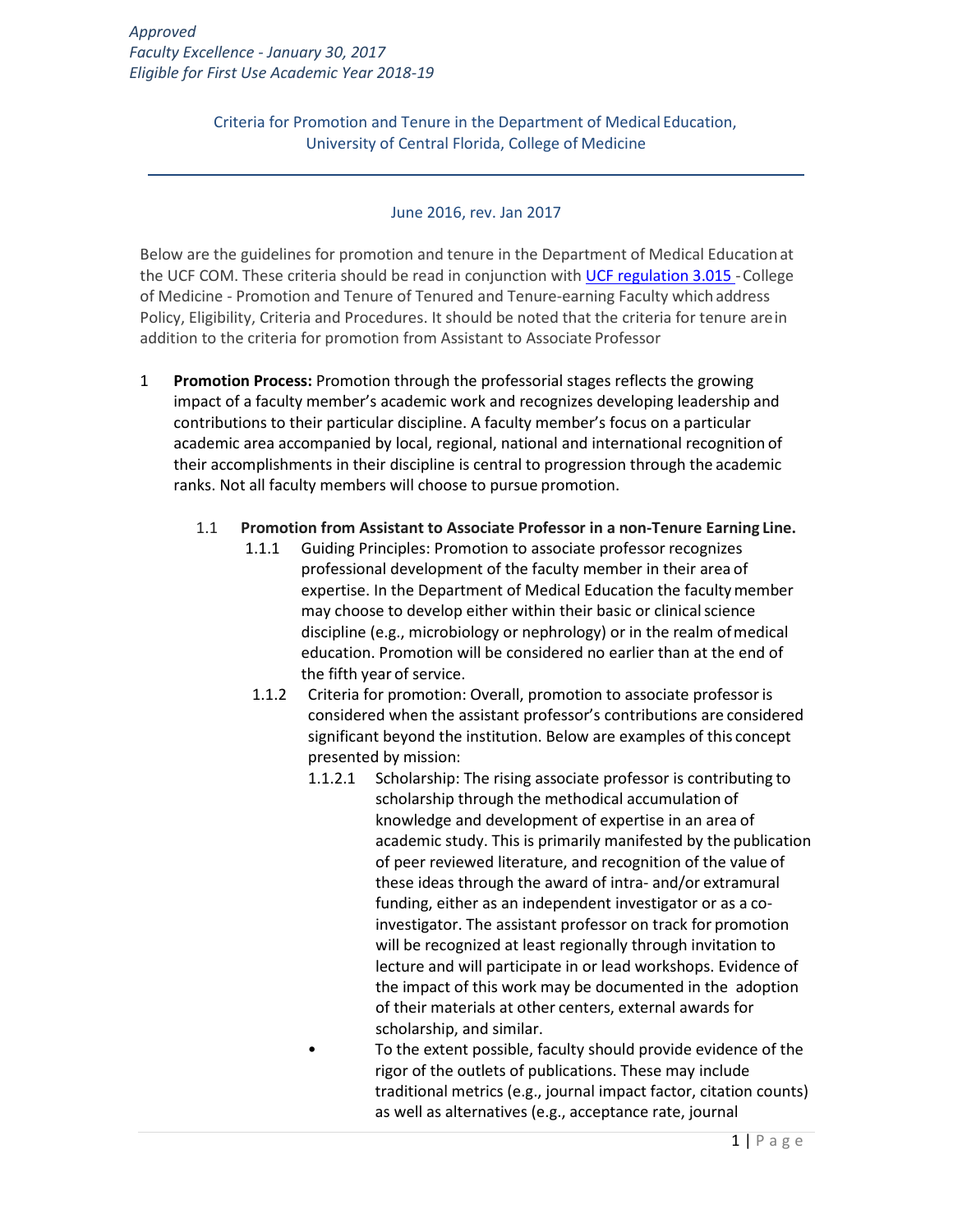circulation, download counts).

- 1.1.2.2 Teaching: Excellence in teaching as reflected in teaching awards, and excellent reviews from students and senior faculty are critical in this area. The rising associate professor demonstrates the capacity to lead within courses and modules and is effective and responsive to both students and administration. Evidence of student learning and effectiveness as a teacher will be considered. Our University, and its Colleges, places strong emphasis on making education accessible, and activities that lead to wide distribution of knowledge, novel methodsfor delivery of knowledge, or enhancements in educational impact are very important.
- 1.1.2.3 Service: Service is a critical component to the academic life. Since service may compete for valuable time early in the academic career, this should be recognized in service assignments to assistant professors. The assistant professor transitioning to the associate level will typically be assuming leadership positions in a few important service areas in the department, college or university. Extramural service can be demonstrated by participation, for example, in grant review panels, or steady *ad hoc* editorial board participation.
- 1.1.2.4 Clinical: The Department's clinicians will typically have a small assignment to clinical practice. If the clinical concentration becomes the focus of the academic direction, the rising associate professor will be publishing in peer reviewed journals in that discipline and there will be recognition of the impact of their clinical work as evidenced by development of clinical practices that enhance patient care options in central Florida, or evidence of growing clinical referral patterns.
- 1.1.3 Conclusion: Promotion to associate professor signals maturation ofthe faculty member such that their work is now recognized and valued outside of the institution. Once a faculty member feels that they are ready to go through the promotion process a conversation with their Chair will be mutually informative. The decision ultimately belongsto the faculty member seeking promotion; the Chair guides the process through the administrative steps.

#### 1.2 **Promotion from Associate Professor to Professor in a non-Tenure Earning Line.**

- 1.2.1 Guiding Principles: The title of professor is the highest academic title within the institution and holds special recognition in the College and academic community. Not all associate professors will seek orreach promotion to professor. Promotion to professor is not awarded based on longevity, but rather because of achievements and recognitions at the national or international level.
- 1.2.2 Criteria for promotion: Promotion recognizes that the academic work of the individual has now reached a much broader community as evidenced by impact that is national or international in reach. Below are examples presented, by mission: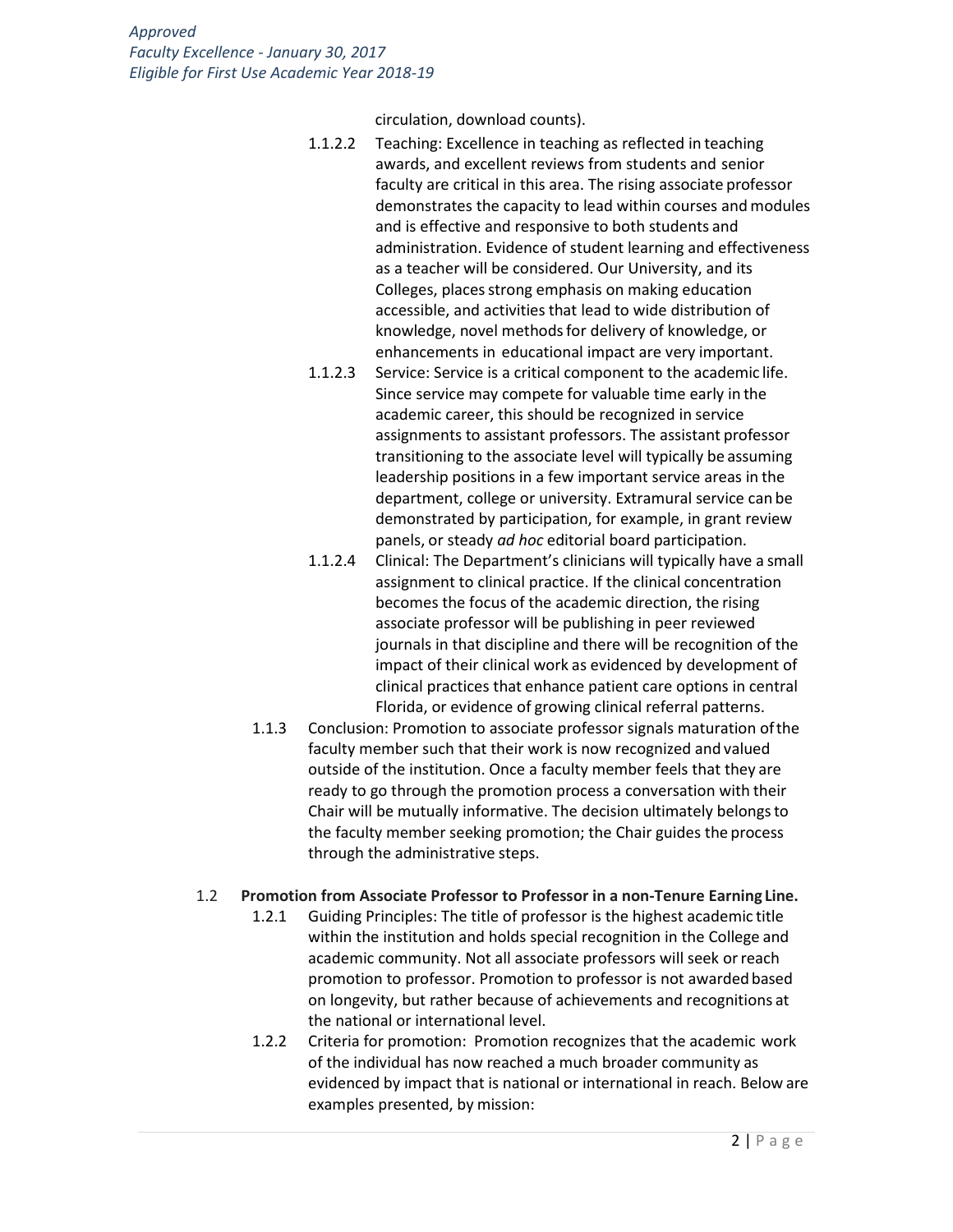- 1.2.2.1 Scholarship: The associate professor being considered forfull professor will have developed a track record of contributions to the literature as evidenced by publication in peer-reviewed journals. The impact of articles as reflected in the impact factor of the journal or citation counts will be considered. Recognition of the impact of the work may also be demonstrated by leading or collaborating on grants for funded research or investigations. Leading national grant review panels and editorial board membership are typically appropriate at this career stage.
	- To the extent possible, faculty should provide evidence of the rigor of the outlets of publications. These may include traditional metrics (e.g., journal impact factor, citation counts) as well as alternatives (e.g., acceptance rate, journal circulation, download counts).
- 1.2.2.2 Teaching: The rising full professor whose career is focused on teaching will demonstrate success in this arena through national or international teaching awards, or great impact and leadership in the health sciences educational community. Leadership of national or international educational committees, publication or editorial review of large works (texts and compilations), or organizing and leading national or international educational committees and symposia would be expected. Adoption of the rising professor's educational materials, textbooks, or techniques outside the region would be evidence of the required level of impact.
- 1.2.2.3 Service: Associate professors rising to full professor often lead many important committees within the university and in the state or region. Contribution and leadership in these efforts at the university, national or international level would be expected of those pursuing promotion to Full Professor.
- 1.2.2.4 Clinical: Clinical faculty in the Department of Medical Education will not typically have the opportunity to develop a clinical enterprise that would, in and of itself, support promotion to full professor. In this regard, a faculty member with a clinical practice may choose to seek promotion via the other aspects of COM's mission including Teaching, Research and Service as described above. A rare faculty member will be able to weave a line through this small clinical practice such that their promotional dossier pivots on the clinical practice, though this is generally prohibitive due to the realities of clinical work. Clinical faculty who wish to pursue that direction may be better served in one of the clinical departments ofthe COM and should investigate that with their Chair. Appropriate maintenance of licensure and board certification is expected of faculty with clinical practices.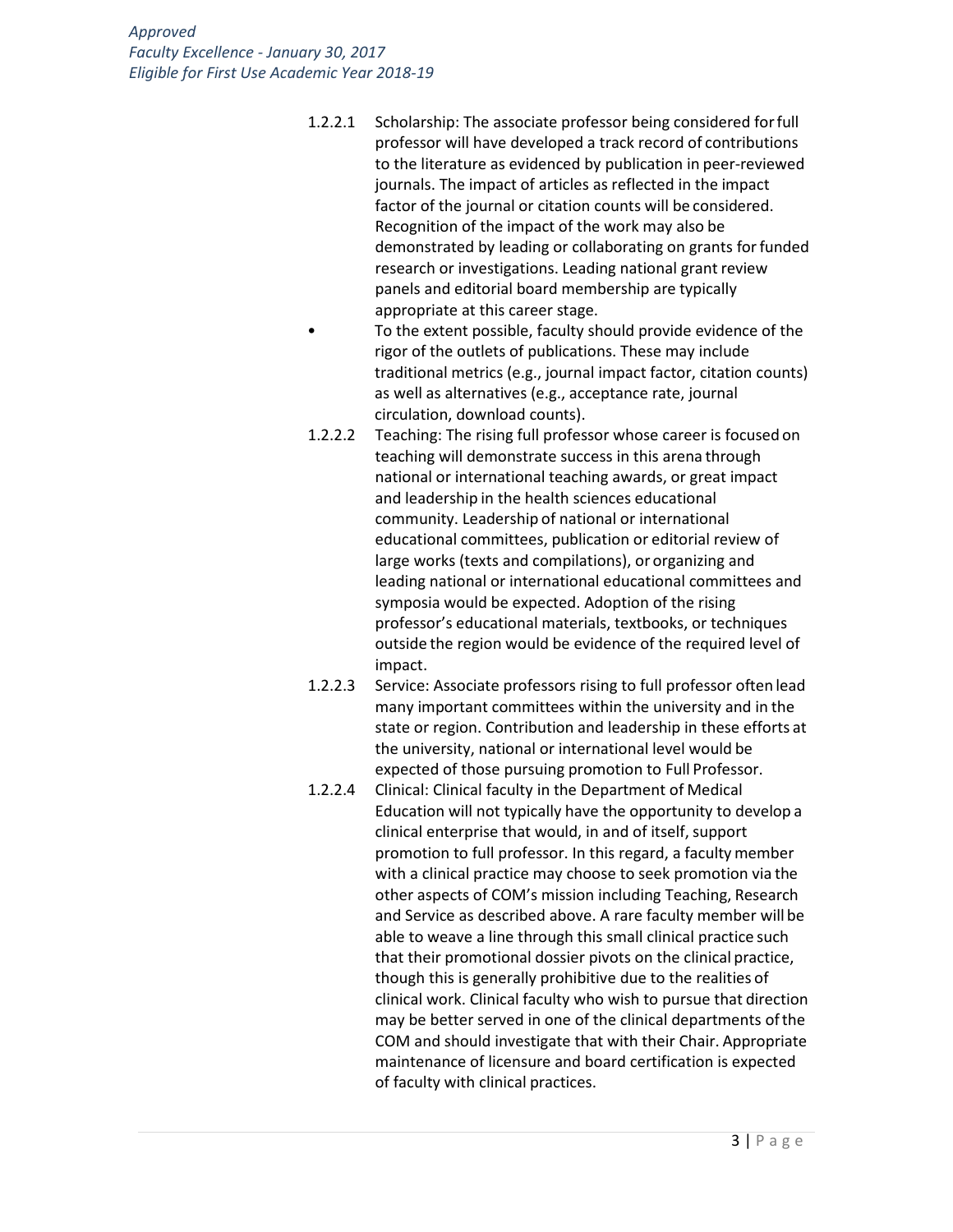- 1.2.3 Conclusion: Promotion to professor recognizes the expansion ofthe impact of a faculty member's work beyond the region to the level of national and/or international recognition. The dossier of a non-tenure earning professor could be quite focused, that is the scholarship, and teaching and service may all be in one narrow field or may bemore balanced and include broad contributions across many areas. Take, for example, a clinical subspecialist who is recognized internationally for a technique that they have developed, has been promoted through a successful record of publication and research activities, and now leads the appropriate international society forthat effort is a viable candidate for full professor. This professor may have not had the opportunity to work on some of the broader needs ofthe university and Department, but is at the peak of their specialty – thisis the prototypical clinical professor who is not tenured. The concept and process of tenure is presented next.
- 2 **Tenure Process:** Tenure is granted to individuals whose productivity is sustained andwideranging and represents great potential for a sustainable and productive relationshipwith the university that extends beyond the time of tenure being granted. Excellence in scholarship is a minimum requirement for earning tenure. Commitment to a tenure track occurs upon hire to the Department following a rigorous review of the facultymember's credentials and accomplishments and projecting the promise of future success as atenured faculty member. Promotion and Tenure processes are described in detail in the University Regulations 3.015. A summary of these processes is attached as Appendix I. Cumulative Progress Evaluations (CPE) will be completed annually to give the candidate feedback on progress towards tenure.

#### 2.1 **Promotion to Associate Professor in a Tenure-Earning Line:**

2.1.1 Guiding Principles: The Assistant Professor seeking promotion with tenure in medical education is starting to build a dossier thatsupports excellence in all of the core missions. Specifically, the faculty member will be receiving guidance and responding to the CPE process and starting to define their scholarly direction and research independence. Grant funding is not as broadly available in medical education as it isin the basic and clinical sciences and this reality is acknowledged astenure is considered. However, there are numerous outlets forimpactful dissemination of medical education research, and opportunitiesto obtain funding will have a strong positive influence on the tenure decision. Promotion with tenure will be considered after the seventh year in service.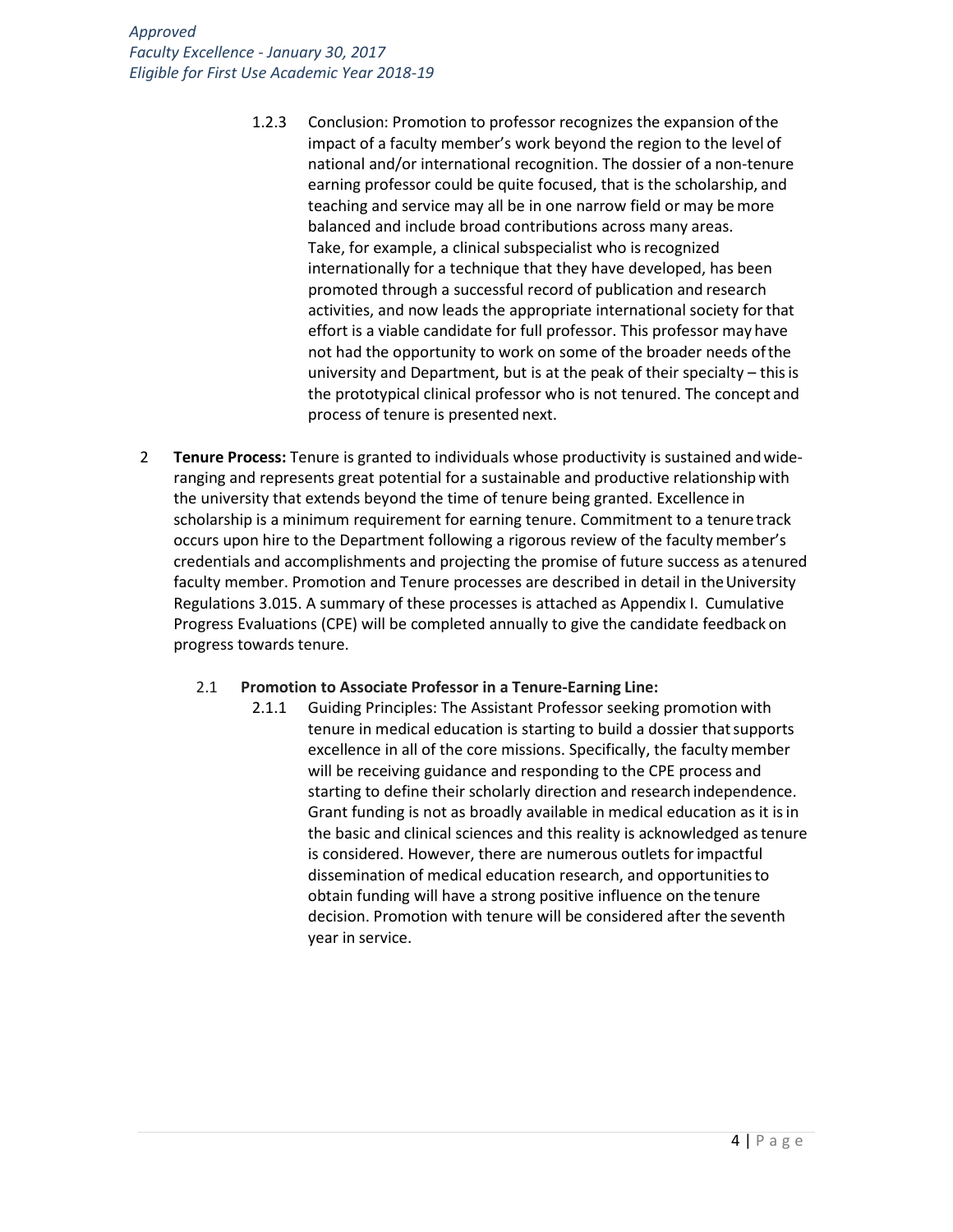- 2.1.2 Scholarship: As a Medical Education Department, sustained scholarly investigation and dissemination of educational techniques in the health sciences is fundamental and defining. Faculty are often basic scientists or clinicians, and scholarship in their respective disciplines will be recognized and assessed towards tenure. Excellence in scholarship is required, though it need not be in medical education and may be in the faculty member's basic or clinical discipline. Evidence of a developing track record for excellence in scholarship is necessary fortenure. Presentation of peer-reviewed work in press, online, and inmeetings will be expected.
	- 2.1.2.1 To the extent possible, faculty should provide evidence of the rigor of the outlets of publications. These may include traditional metrics (e.g., journal impact factor, citation counts) as well as alternatives (e.g., acceptance rate, journal circulation, download counts).
- 2.1.3 Teaching: Recognition of teaching excellence as reflected in teaching awards, or adoption of teaching techniques by other institutions is evidence that the faculty member is making significant and innovative contributions beyond the institution. Teaching effectivenessincluding peer evaluations and student performance on national board examinations can be considered. Development of novel educational strategies and invitations to participate and lead educational (or discipline-specific) workshops are similarly valued.
- 2.1.4 Service:
	- 2.1.4.1 College and University: Tenure-track candidates will contribute to the committees and structures that define the academic life of the College and University. A commitment to participating in these committees is critical for tenure. Committees recognized for their importance to the Department, and the College of Medicine, include the M.D. Program Admissions Committee, the Curriculum Committee and the Program Evaluation Subcommittee of the Curriculum Committee; however, this is only a partial list and the faculty member should work with their Chair in order to develop an appropriate service commitment.
	- 2.1.4.2 Professional: Service contributions to the profession are of value to the faculty member seeking associate professor status in a tenure line and reflect positively on the Department, College and University. Membership in regional, national or international committees or panels is valued. In general faculty should seek to obtain strong supportive evidence of a building national reputation.
- 2.1.5 Clinical Activity: The Department of Medical Education is unique in its faculty makeup having diverse faculty members from numerous professional disciplines. The Department attracts individuals with basic science as well as clinical backgrounds, library faculty and others.Our clinical faculty will generally have a small assignment in a clinical practice; however, performance in the clinical arena will be considered as part of the holistic evaluation of tenure. For example, a clinical member of the Department of Medical Education may have a single clinical day a week at a partnering institution, but by doing so provide a critical and complementary program for our partners.
- 2.2 **Promotion to Professor in a Tenure-Earning Line:** The title of tenured professor represents the recognition that a faculty member is focused on the long-term success of

[Type here]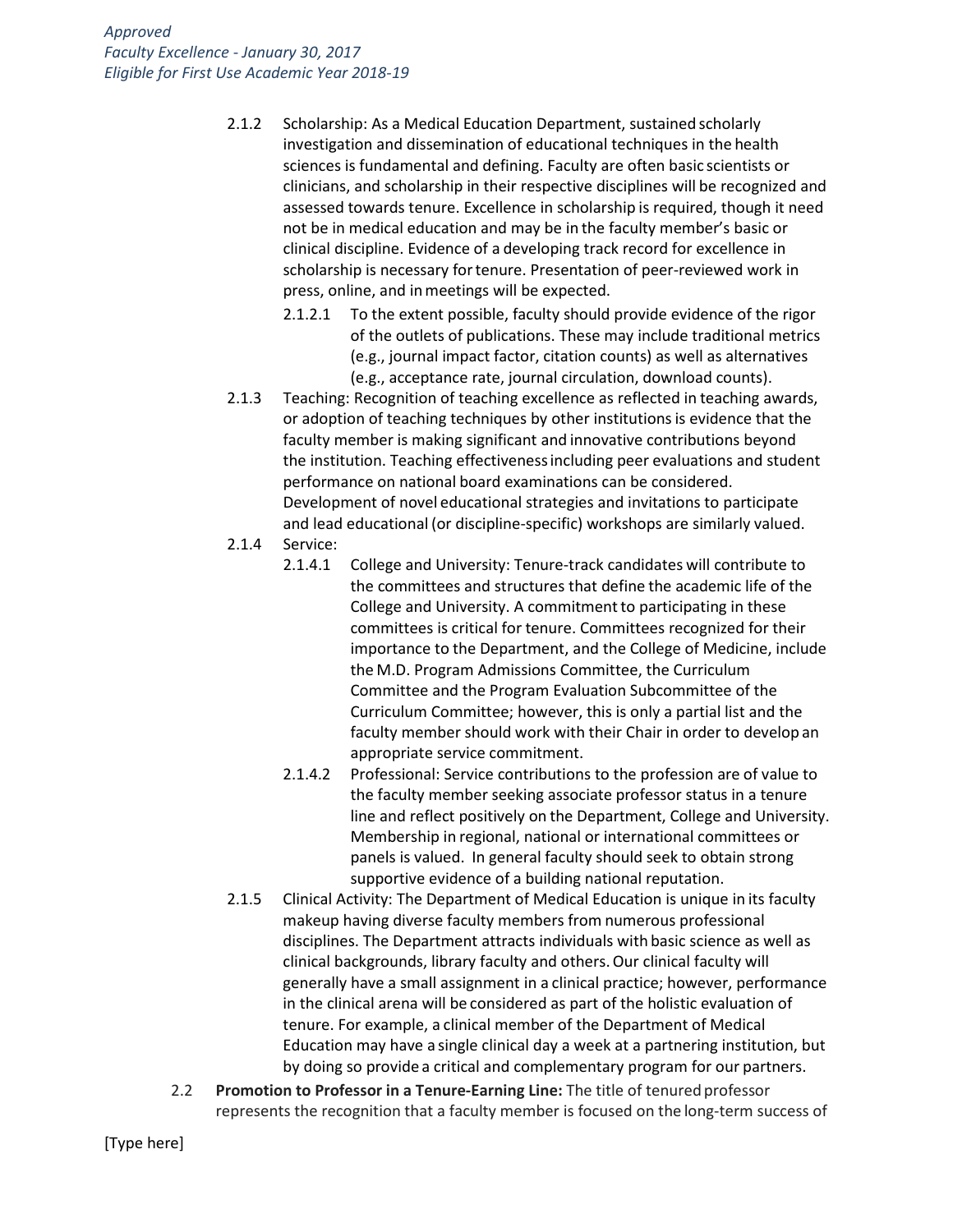the Department and the broader university and academic community. The elevation from Associate to Full Professor recognizes that the faculty member's contributions have extended beyond the local community and have reached a broader audience. Building on the previous definitions the tenured professor would demonstrate:

- 2.2.1 Scholarship: Continued contributions to peer reviewed journals and presentations and evidence of the novelty or impact of the work with invitations to present the material to national and international audiences. Participation on national editorial boards or as ad hocreviewer for journals and/or conferences, or national committeesin education or discipline-specific topics is expected. Obtaining grants or participation in the awarding of grants through national award panel membership will be highly valued in the decision. The award of extramural grants will be very impactful in a decision to promote to professor with tenure as it reflects a broad recognition of the merit of the work as reviewed by granting agencies, adds to the resources of the institution, and allows the faculty member to expand the impact of their research programs.
	- 2.2.1.1 To the extent possible, faculty should provide evidence of the rigor of the outlets of publications. These may include traditional metrics (e.g., journal impact factor, citation counts) as well as alternatives (e.g., acceptance rate, journal circulation, download counts).
- 2.2.2 Service: Leadership in College, and University committees and leadership in national committees grant review panels or editorial boards is expected and provides important evidence that the faculty member is ready to achieve this final promotional stage. Leadership in professional organizations, whether regional or national orinternational is recognized as a critical function for a tenure track facultymember. Similarly, the responsibility or organizing committees or sessionsfor regional, national and international organizations will be positively considered in a tenure decision.
- 2.3 Conclusion: Tenure represents the recognition that a faculty member isfocused not only on his or her own professional development, but also on the long-term success of the Department and the broader College and University community. The decision to proceed on a tenure track reveals a commitment to that relationship early on from the faculty member and places the faculty memberon a timed course for evaluation. Progression towards tenure is marked with annual evaluations and formative review and, in the end, the decision for tenure is based on contributions that reflect a broad and enduring relationship between the faculty member and the Department. As such, the tenured faculty represent the long-term direction and success of all of the Department's missions.

## **3 Medical Librarians are faculty members in the Department of Medical Education at theUCF COM.**

3.1 Medical librarians are not offered a tenure track. These valuable facultymembers typically concentrate on administrative service, teaching and scholarly activity involving research. To qualify for promotion to a higher rank, medical library faculty members in the department must both demonstrate excellence inlibrary and information sciences and teaching and have a sustained, productive recordof scholarship and scholarly activity. Additionally, medical library faculty must also participate in service activities appropriate to their rank (international, national, regional, university, college or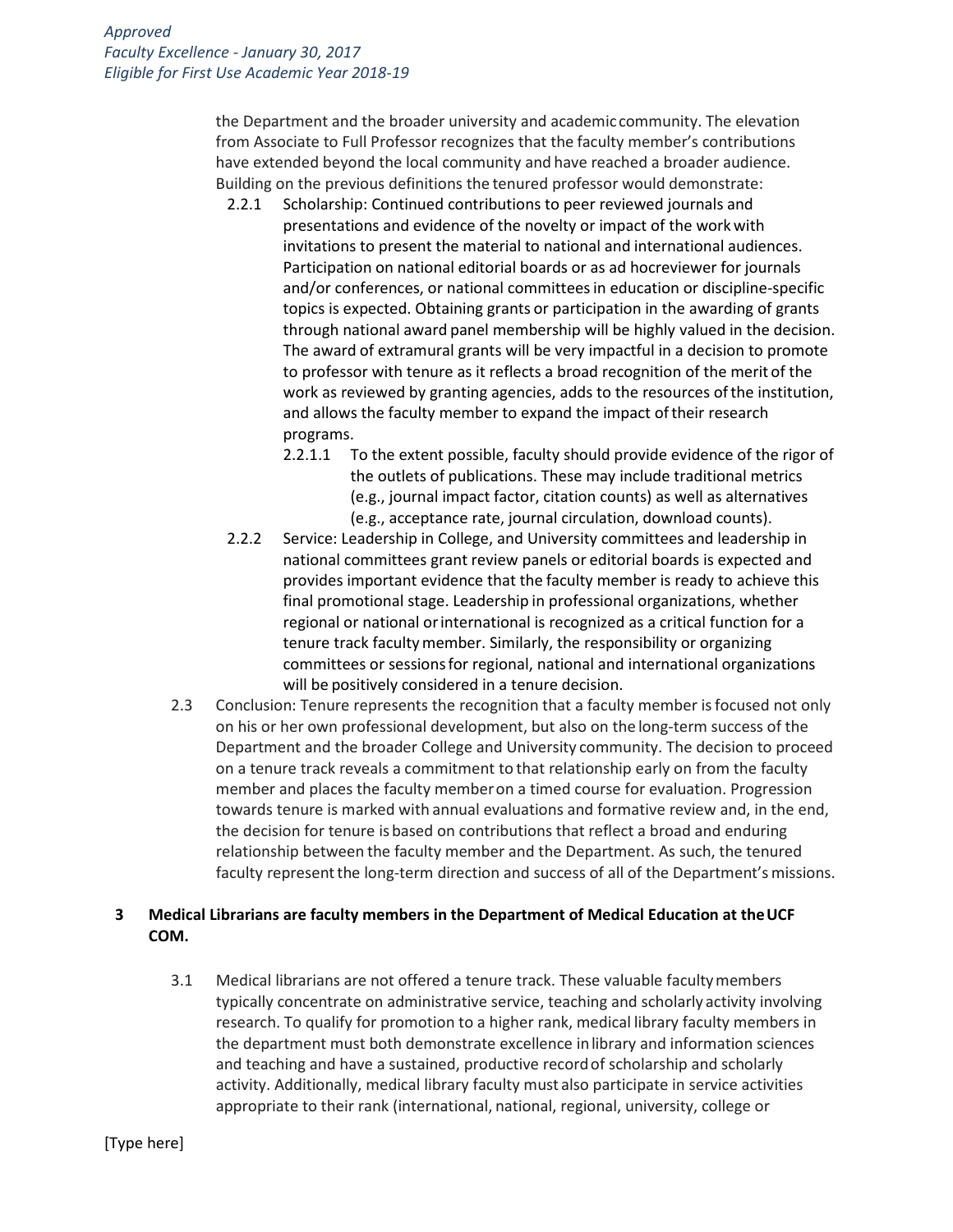departmental). Service activities typically represent a relatively small proportion of any faculty member's assignment; yet,significant contributions in this area will also be recognized when considering a faculty member's qualifications for promotion.

**General Qualifications for Appointment to the Rank of Assistant Medical Librarian.** Candidates must have a master's degree in library science from an ALA-accredited institution and zero to five years of experience as a professional librarian or equivalent after completing the master's degree. The usual time in rank as Assistant Medical Librarian is 5 years.

- 3.2 **General Qualifications for Promotion to the Rank of Associate Medical Librarian.**  Candidates must have a master's degree in library science from an ALA-accredited institution and at least five years of experience as a professional librarian or equivalent after completing the master's degree. The usual time in rank as Associate Medical Librarian is 5 years. Therefore, requests for promotion to Associate Medical Librarian normally will not be considered until a full five years in the Assistant Medical Librarian rank has been served. Early consideration for promotion to Associate Medical Librarian is appropriate when all of the criteria that would have been evaluated after a five-year interval are clearly fulfilled in fewer than five years. Years in the equivalent rank at one or more other institutions prior to beginning employment at UCF may be counted when calculating the total number of years in rank. All candidates for promotion to Associate Medical Librarian must demonstrate a sustained record of productive scholarship, scholarly activity and service demonstrating state-wide or regional prominence, e.g., participation in peer-reviewed publications, invitations to present at meetings, service on committees, mastery of one or more fields of library specialization.
- 3.3 **General Qualifications for Promotion to the Rank of University Medical Librarian.** The title of University Medical Librarian represents the highest academic award within the Librarian track and holds special recognition in the College and academic community. Not all Associate Medical Librarians will reach the rank of University Medical Librarian. Promotion to University Medical Librarian is not awarded based on longevity, but rather because of superior achievement at the national level with the promise of continued contribution. The usual minimum time in rank as Associate Medical Librarian is five years. There is no limit to the maximum years for consideration. Early consideration for promotion to University Medical Librarian is appropriate when all of the criteria that would have been evaluated after a five-year interval are all clearly fulfilled in fewer than five years. Years served in the equivalent rank at one or more institutions prior to beginning employment at UCF may be counted when calculating the number of years in rank. However, there is no maximum number; more than five years might be required to establish acceptable credentials. All candidates for promotion to University Medical Librarian must demonstrate a sustained record of productive scholarly activity, scholarship, and service demonstrating national prominence e.g., participation in grants, peer-reviewed publications, mastery and recognized leadership in one or more fields of library specialization, invited presentations.
- 3.4 **For Medical Librarians Hired Before January 2017.** Library faculty hired with an appointment title of Medical Instructor Librarian, prior to January, 2017, may apply for promotion to Medical Assistant Librarian upon meeting criteria. The title will be retired upon promotion of all Medical Instructor Librarian faculty members.

[Type here]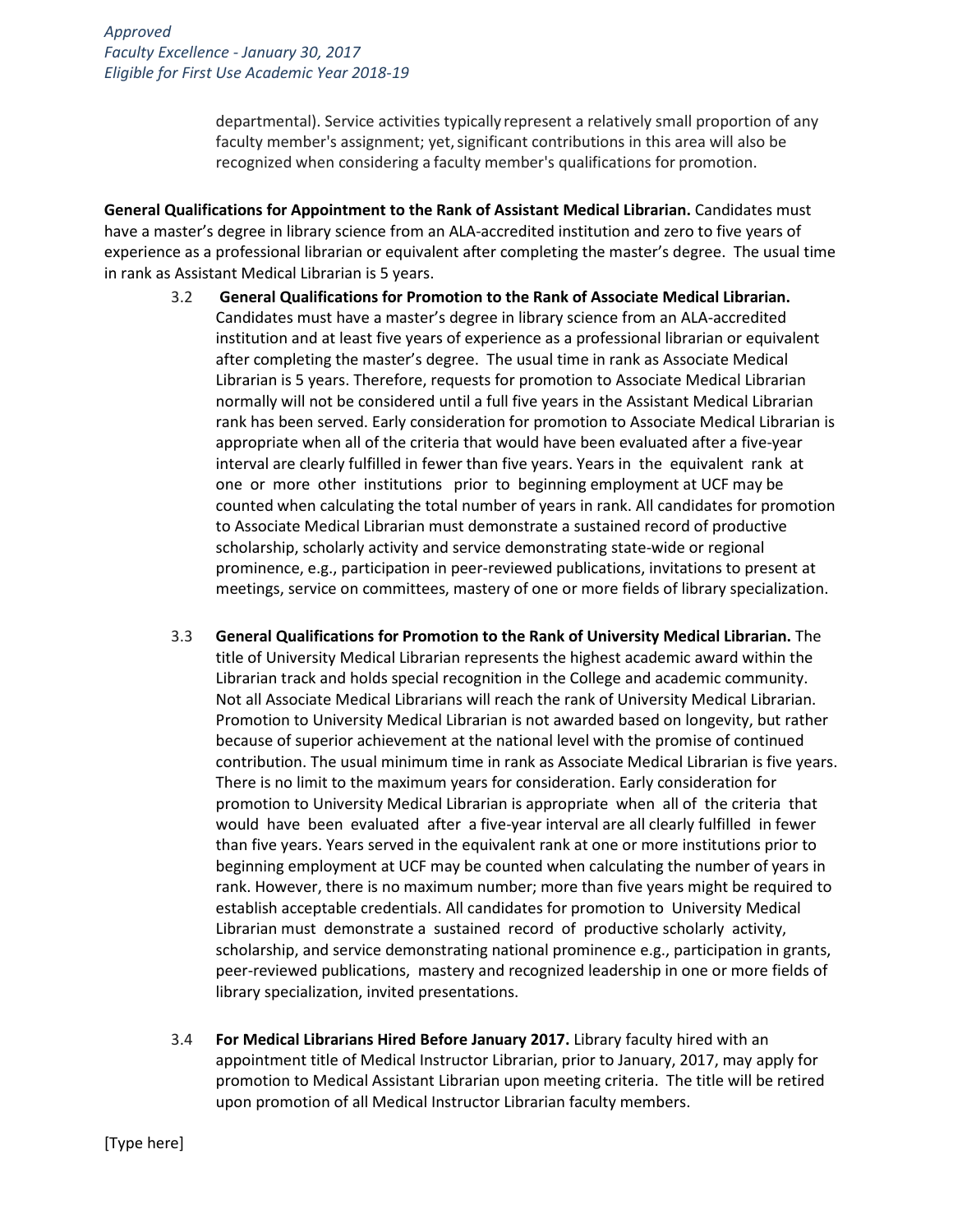#### **NON-TENURE-TRACK LIBRARY FACULTY**

- 3.5 **General Considerations.** Non-tenure-track faculty members in the Health Sciences Library typically concentrate on administrative service, teaching and scholarly activity involving research. To qualify for promotion to a higher rank, non-tenure-track faculty members in the department must both demonstrate excellence in library and information sciences and teaching and have a sustained, productive record of scholarship and scholarly activity. Additionally, Library faculty must also participate in service activities appropriate to their rank (national, regional, university, college or departmental). Service activities typically represent a relatively small proportion of any faculty member's assignment; yet, significant contributions in this area should also be recognized when considering a faculty member's qualifications for promotion.
- 3.6 **Founding Faculty effort with Curriculum Development, Creation of Health Sciences Library, and Achievement of Full Accreditation.** Faculty hired by the College between 2007 and 2013 are designated Founding Faculty. Specific activities of these individuals that differ from other library faculty are outlined in Section 4.1. The founding faculty, in varying degrees, has devoted their efforts to developing the infrastructure and educational program for the MD degree at the expense of having protected time to produce individual scholarly works. This process of continual quality improvement has been exercised since day one and the result is a dynamic and highly integrated educational program developed and approved by faculty and recognized by the Liaison Committee on Medical Education (LCME).
- 3.7 **Criteria for Promotion to Non-Tenure-Track Associate Medical Librarian.** To receive appointment to non-tenure-track Associate Medical Librarian, a candidate must demonstrate: (1) Academy of Health Information Professions (AHIP) certification (2) mastery of one or more fields of library specialization (3) a productive record of peerreviewed scholarship and/or research in his/her area(s) of concentration with regional or national reputation, (4) instructional contributions, and (5) substantial service contributions.
	- *3.7.1 Library Service.* It is expected that candidates will demonstrate expertise and accomplishments related to one or more fields of specialization. These could include: reference services, electronic resources, technology services, public services, or other specialties relevant to the candidate's position. Evidence of excellence in this area may include: recognition by peers for subject or professional expertise, invitations to serve on regional or national library-related associations or committees and presentations at regional or national meetings. Additionally, the non-tenure-track Associate Medical Librarian must exhibit autonomy in supporting and leading the Personal Librarian and Library Liaison programs.
	- *3.7.2 Scholarship in Research.* Promotion to non-tenure-track Associate Medical Librarian in some cases requires the candidate to have established a strong regional or national reputation for scholarship in his/her area(s) of concentration. Examples include but are not limited to acceptance of educational or other materials in peer-reviewed repositories, acceptance of articles or reports for publication in refereed journals, book chapters, books,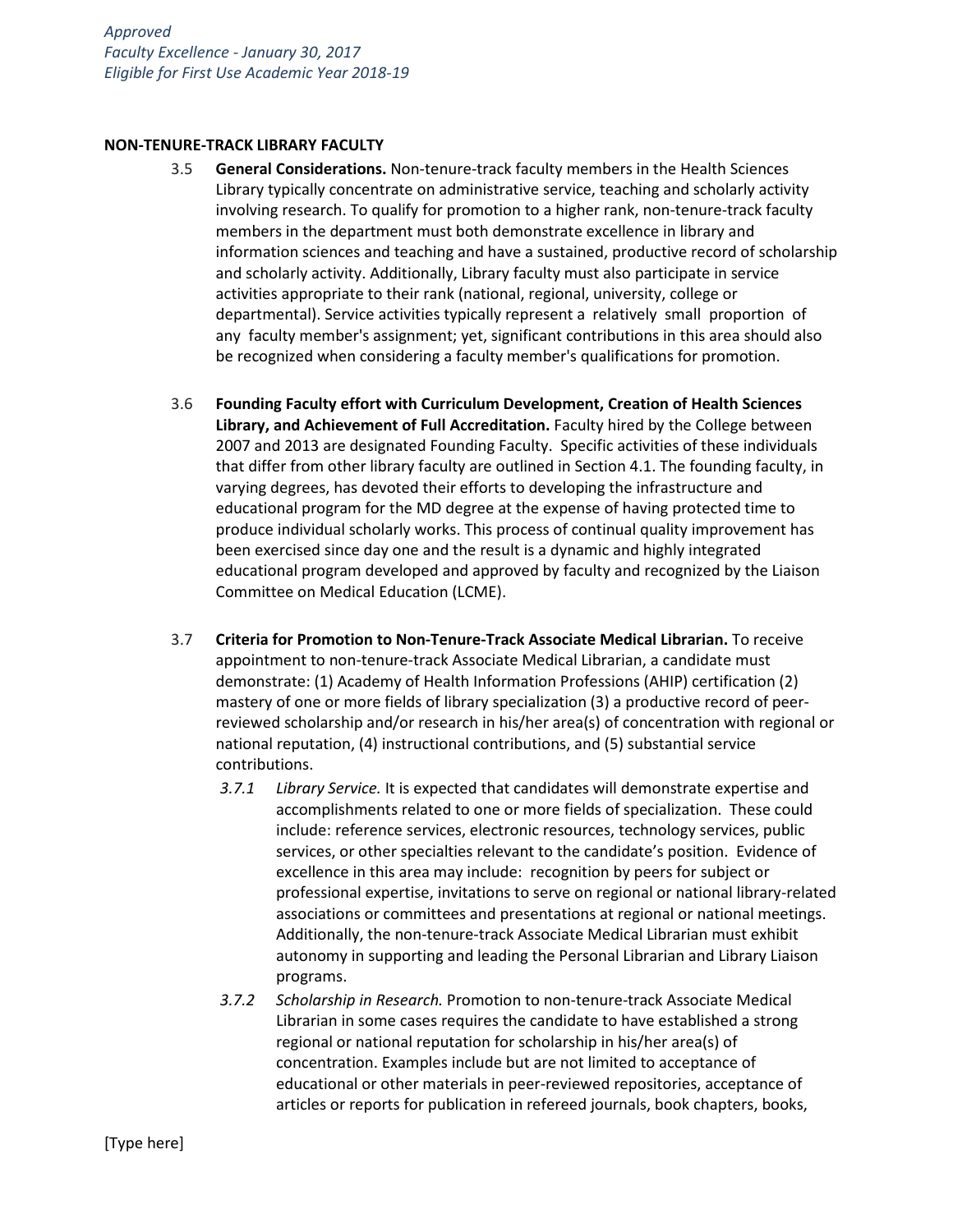invited reviews, funded grant submissions, papers and/or presentations at professional associations, speaking at regional or national meetings, service as an ad hoc reviewer or on editorial boards, service on regional or national committees or review panels.

- 3.7.2.1 To the extent possible, faculty should provide evidence of the rigor of the outlets of publications. These may include traditional metrics (e.g., journal impact factor, citation counts) as well as alternatives (e.g., acceptance rate, journal circulation, download counts).
- *3.7.3 Instructional Contributions.* Instructional contributions are an important component of promotion to non-tenure-track Assistant Medical Librarian. Examples of achievement in this area include but are not limited to participating in didactic courses; one-on-one and small group interactions with faculty and/or students; and planning or leading faculty development or continuous professional development training programs.
- *3.7.4 Service Activities and Academic Leadership.* Can include the following: Service to regional or national library associations. Membership on committees of affiliated associations including AAMC, AAHSL, HIMSS. Membership on departmental, college, and/or university committees. Participation in activities such as accreditation, assessment, or institutional effectiveness programs.
- 3.8 **Criteria for Promotion to Non-Tenure-Track University Medical Librarian.** Promotion is not based solely on performance at another university; one must demonstrate productivity at UCF. Early consideration for promotion to University Medical Librarian is appropriate when all of the criteria that would have been evaluated after a five-year interval are all clearly fulfilled in fewer than five years. Years served in the equivalent rank at one or more institutions prior to beginning employment at UCF may be counted when calculating the number of years in rank. However, there is no maximum number; more than five years might be required to establish acceptable credentials. All candidates for promotion to University Medical Librarian must demonstrate: a sustained record of productive scholarly activity and scholarship demonstrating national prominence. To receive appointment to non-tenure-track University Medical Librarian, a candidate must demonstrate: (1) evidence of continued mastery of one or more fields of library specialization (2) leadership in library and information science (3) a sustained and productive record of peer-reviewed scholarship demonstrating a national or international reputation, (4) continued instructional contributions, and (5) continued significant service contributions.

To the extent possible, faculty should provide evidence of the rigor of the outlets of publications. These may include traditional metrics (e.g., journal impact factor, citation counts) as well as alternatives (e.g., acceptance rate, journal circulation, download counts).

4 **Founding Faculty:** Faculty hired by the College between 2007 and 2013 aredesignated Founding Faculty. The founding faculty member, in varying degrees, has devotedtheir efforts to developing the infrastructure and educational program for the MD degree atthe expense of having protected time to produce individual scholarly works. This process of continual quality improvement has been exercised since day one and the result is a dynamic and highly integrated educational program developed and approved by faculty and recognized by the Liaison Committee on Medical Education(LCME).

[Type here]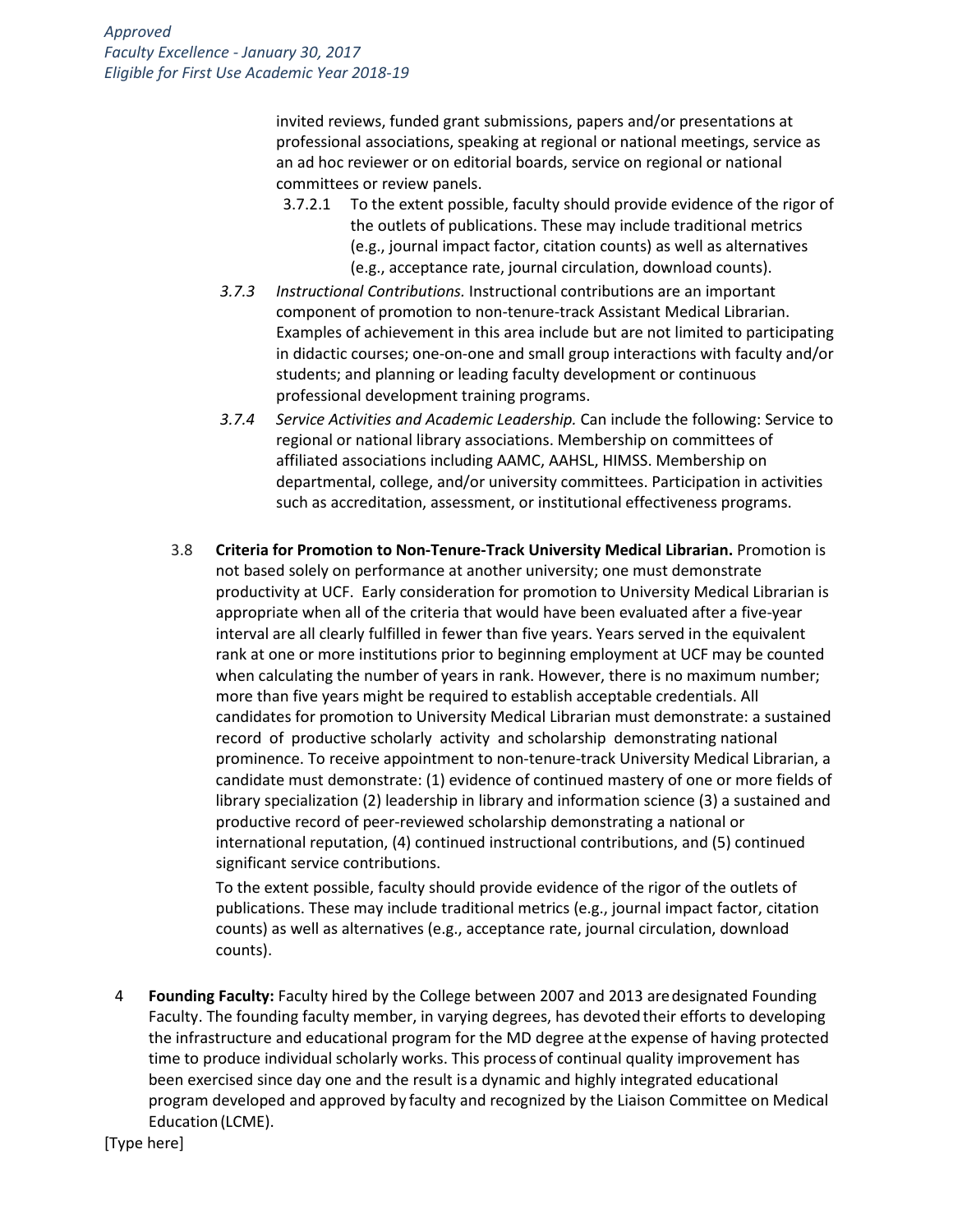Activities associated with starting a new medical college could impact the typical development of a professional portfolio. Attention to the criteria for promotion andtenure presented in this document will be informed with the recognition of the additional responsibilities associated with the founding of the COM by this faculty cohort.

4.1 Founding Library Faculty: Similarly, the responsibilities of Founding Library Faculty differ from other library faculty. National data is available on the performance of the students within the program attesting to the excellence faculty have exhibited in their founding efforts in these initial years. The library was a key component to the success of the curriculumdeveloped. Founding library faculty who were involved in the creation of the Health Sciences Library should therefore be given recognition for their activities during thistime. Founding faculty who demonstrate significant involvement in the examples of founding activities including: planning and arranging for interim facilities to support library services; travel to other institutions to observe systems in place for educational and library programs; conceptualization, operation and actual design of library facilities in Lake Nona; creating policies and procedures for faculty and students for a new medical school; creating, designing and delivering orientation sessions for core faculty, volunteer/affiliated faculty, and medical students; search committee responsibilities as faculty were being recruited for establishing foundation of a new medical school; participating in LCME site visit, preparation of documentation for full accreditation and fulfilling criteria for LCME standards; participation in marketing activities for the health sciences library; exploring and implementing mobile technologies for the educational curriculum; acquiring and cataloging of opening day physical and electronic collections; development and implementation of the health sciences library website; negotiating subscription costs and license agreements for electronic resources; development of library public services; establishment of a consumer health services collection; facilitating tours and delivering presentations regarding the new health sciences library, may use these activities as evidence of one component of accomplishment for one step in the promotion process from Medical Assistant to Medical Associate or from Medical Associate to Medical Librarian. It is expected that the founding faculty will also be involved in other activities demonstrating scholarship.

#### **Version History**

#### **Library Guidelines**

Approved by Faculty in Department of Medical Education3/4/15 Approved by Office of Faculty Excellence 8/12/15 Modified 1/27/17

#### **General Medical Education Faculty Guidelines**

Approved by Faculty in Department of Medical Education June 2016 Modified 1/30/17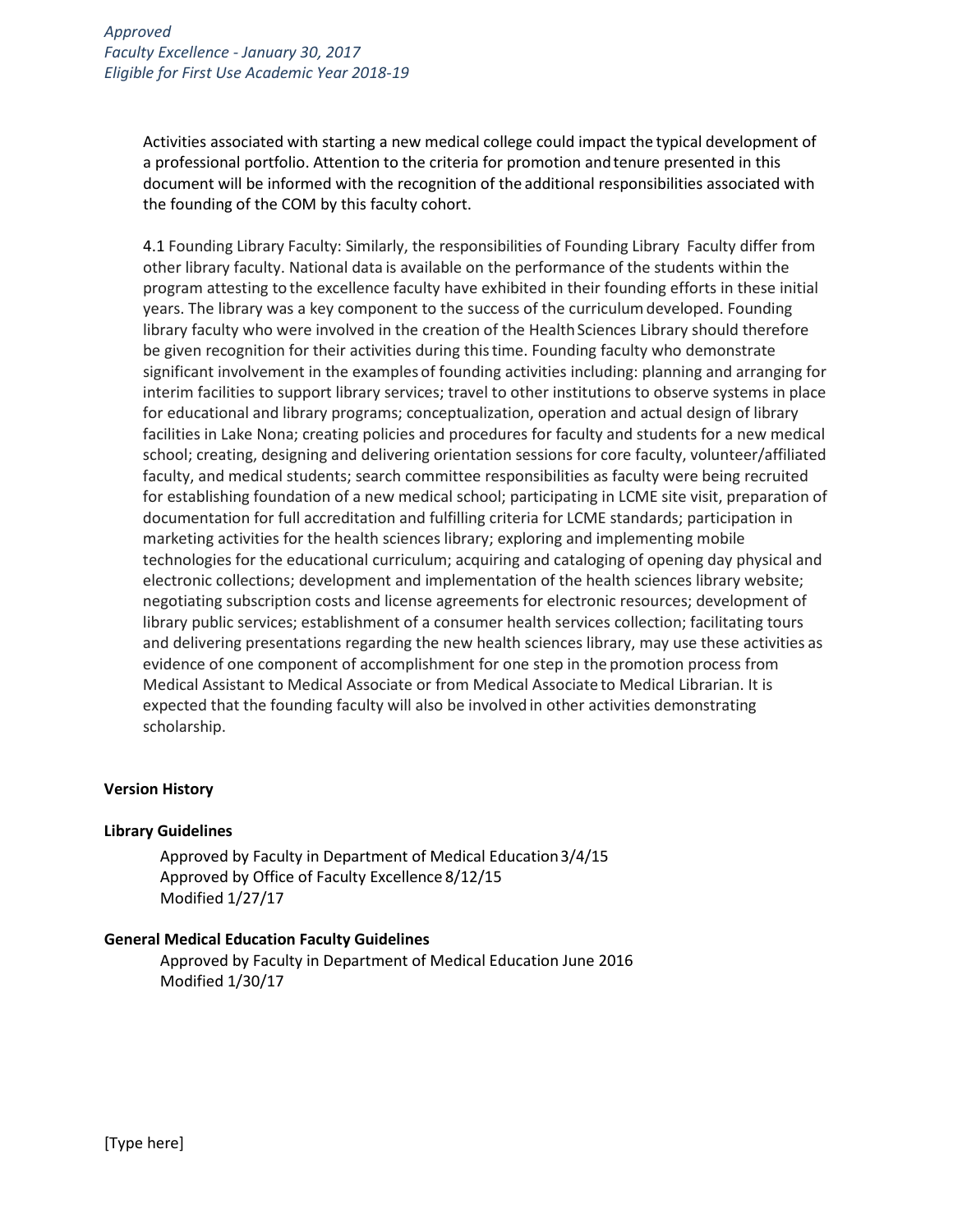Appendix I, Promotion and Tenure Guidelines at-a-Glance

| Department of Medical Education - Promotion and Tenure Guidelines at-a-Glance |                                                                                                                                                                                                                                                                                                                                                                                                                                                                                                                                                                                     |                                                                                                                                                                                                                                                                                                                                                            |  |
|-------------------------------------------------------------------------------|-------------------------------------------------------------------------------------------------------------------------------------------------------------------------------------------------------------------------------------------------------------------------------------------------------------------------------------------------------------------------------------------------------------------------------------------------------------------------------------------------------------------------------------------------------------------------------------|------------------------------------------------------------------------------------------------------------------------------------------------------------------------------------------------------------------------------------------------------------------------------------------------------------------------------------------------------------|--|
| Guiding<br>Principles                                                         | Promotion from Assistant to Associate<br>Professor or Associate Medical<br>Librarian                                                                                                                                                                                                                                                                                                                                                                                                                                                                                                | Promotion from Associate to Full<br>Professor or University Medical<br>Librarian                                                                                                                                                                                                                                                                           |  |
| Non-Tenure<br>Earning                                                         | Promotion typically is considered at the<br>end of the 5 <sup>th</sup> year of service. Promotion<br>demonstrates professional development<br>in a faculty member's own discipline or<br>within medical education.<br>The dossier will reflect assignments<br>imparted via discussion with the Chair with<br>regard to scholarship, teaching, service and<br>clinical contributions considered<br>individually. Regardless, promotion to<br>associate professor reflects that faculty<br>member's contributions are deemed<br>relevant beyond UCF with at least regional<br>impact. | The rank of professor university medical<br>librarian is recognition of achievements<br>at the national or international level.<br>The area of expertise may be narrowly<br>defined; but there must be evidence<br>that the efforts of the individual have<br>reached a broader academic peer<br>audience.<br>Leadership of national scope is<br>expected. |  |
|                                                                               | Contracts are renewed every 2 years.                                                                                                                                                                                                                                                                                                                                                                                                                                                                                                                                                | Contracts are renewed every 3 years.                                                                                                                                                                                                                                                                                                                       |  |